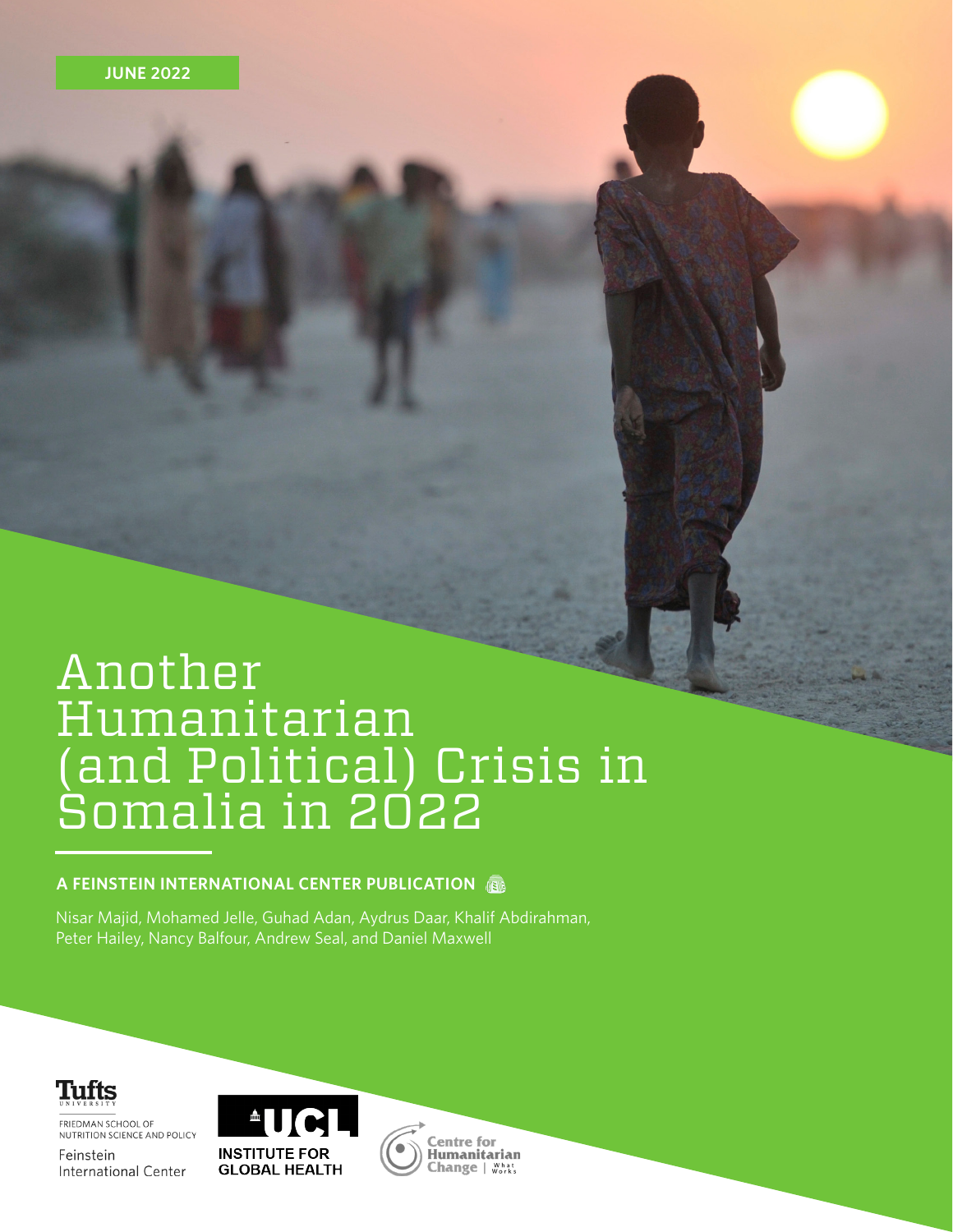Citation: Nisar Majid, Mohamed Jelle, Guhad Adan, Aydrus Daar, Khalif Abdirahman, Peter Hailey, Nancy Balfour, Andrew Seal, and Daniel Maxwell. *Another Humanitarian (and Political) Crisis in Somalia in 2022*. Boston: Feinstein International Center, Tufts University, 2022.

Corresponding author: Nisar Majid, nisar\_majid@yahoo.co.uk

Copyright 2022 Tufts University, all rights reserved. "Tufts University" is a registered trademark and may not be reproduced apart from its inclusion in this work without permission from its owner.

#### **Feinstein International Center**

75 Kneeland Street, 8th Floor Boston, MA 02111 USA Tel: +1 617.627.3423 Twitter: @FeinsteinIntCen fic.tufts.edu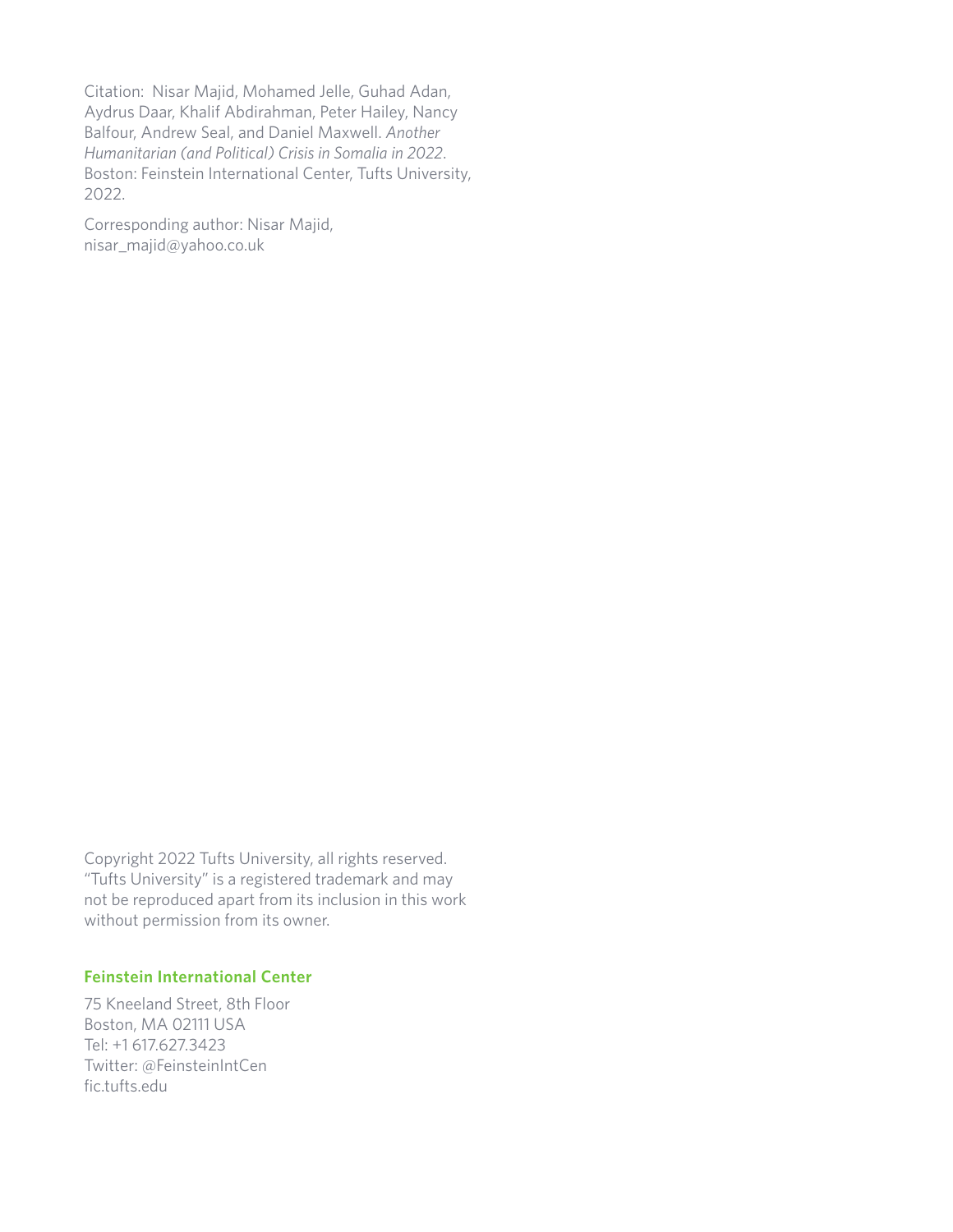### Contents

|                    | 1. Introduction                                            | 5  |
|--------------------|------------------------------------------------------------|----|
|                    | 2. Upheavals and Crisis in 2022                            | 6  |
|                    | 3. Early Warning and Early Response?                       | 7  |
|                    | 4. Crisis, Vulnerability, and Causal Factors               | 8  |
|                    | 5. Focus on Marginalized and Vulnerable Groups             | 9  |
|                    | 6. Understanding and Supporting IDPs                       | 10 |
|                    | 7. Humanitarian Action in Somalia—a Lingering "Malaise"?   | 12 |
|                    | 8. The Ongoing Role of Al-Shabaab                          | 13 |
|                    | <b>9. Conclusion: Long Crisis; Remaining Opportunities</b> | 13 |
| <b>Author Bios</b> |                                                            | 15 |
| <b>Endnotes</b>    |                                                            | 16 |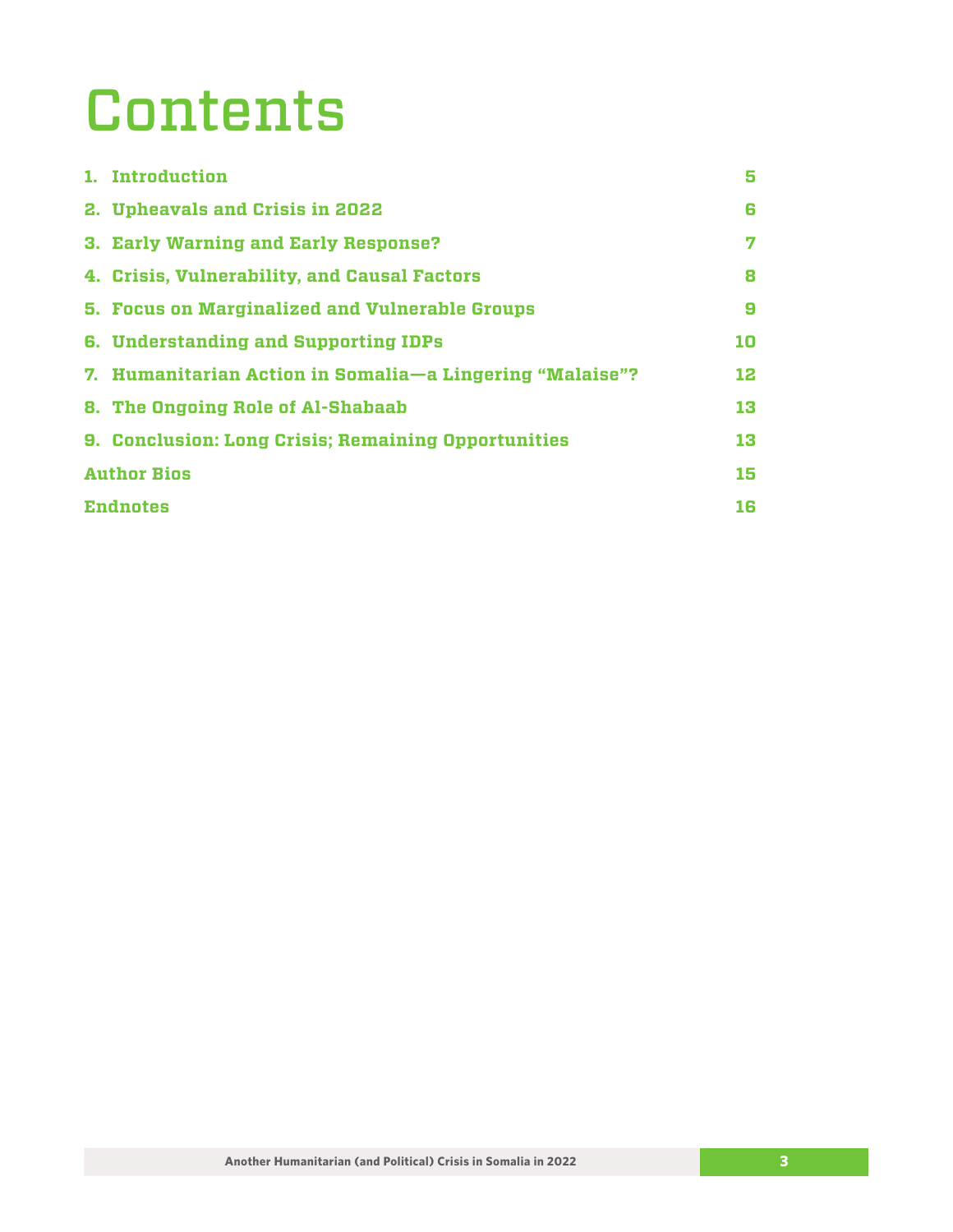### Summary of Key Points

"Since the beginning of 2022 clan leaders, close and distant relatives living in IDP camps in Baidoa and Bardera have been … asking for my financial contributions and requesting me to also mobilize other relatives in Nairobi as they raise money for people who are still in the rural areas or arriving recently in Baidoa or Bardera."

Guhad Adan, Somali researcher and co-author of this paper.

"We are almost overwhelmed. The response and funding are not keeping up with the scale of the crisis. Our stabilization centers for severe acute malnutrition across Gedo have four to five times more children than what we would normally deal with. We are prioritizing those who are extremely ill and on the edge. It is no longer a matter of preventing famine but of reducing the severity of the impact and saving as many lives as possible."

Paul Healy, Country Director for Somalia, Trócaire

- Somalia is in a serious crisis, with over seven million people in need of urgent assistance. Over half a million people are estimated to have been displaced this year alone in Somalia, largely driven by the hydrological drought, long-running conflict, lack of purchasing power, poor humanitarian access, and underlying vulnerability. Whether or not a famine as defined by UN standards is happening, elevated hunger, malnutrition, and excess death are all clearly already taking place. This ongoing humanitarian crisis is likely to worsen in the weeks and months ahead. Global food and energy price rises and forecasts for another poor rainy season are driving this deterioration.
- While the limited humanitarian funding is clearly a major problem, it is far from the only problem, and much more can be done to re-orient and re-focus the response in light of available data, knowledge, and experience:
	- ▶ Focus on the social and ethnic groups that have the least ability to manage in a disaster—these groups are known and based in southern Somalia.
	- Develop a more agile capacity to respond to acute surges in IDP numbers and disease epidemics.
- Improve localized, real-time analysis of needs, including in water, health, and nutrition, and improve data sharing and transparency.
- ▶ Focus on life-saving interventions; people die from disease outbreaks in these disasters, typically in IDP camps or where they are out of reach of vaccines or prevention and treatment. Far greater attention, for example, is needed on preventing and containing measles and cholera.
- Humanitarian access to areas not under the control of the Federal Government remains an enormous challenge, and civilian populations in these areas may be those in greatest need. Access negotiations and frank discussions about risk sharing should be happening now in anticipation of the situation worsening in the year ahead. Donors and agencies should be lowering their risk tolerance thresholds, individually and collectively. This will require a renewed application of principled humanitarian action by operational agencies and a commitment to relieve suffering by all concerned parties.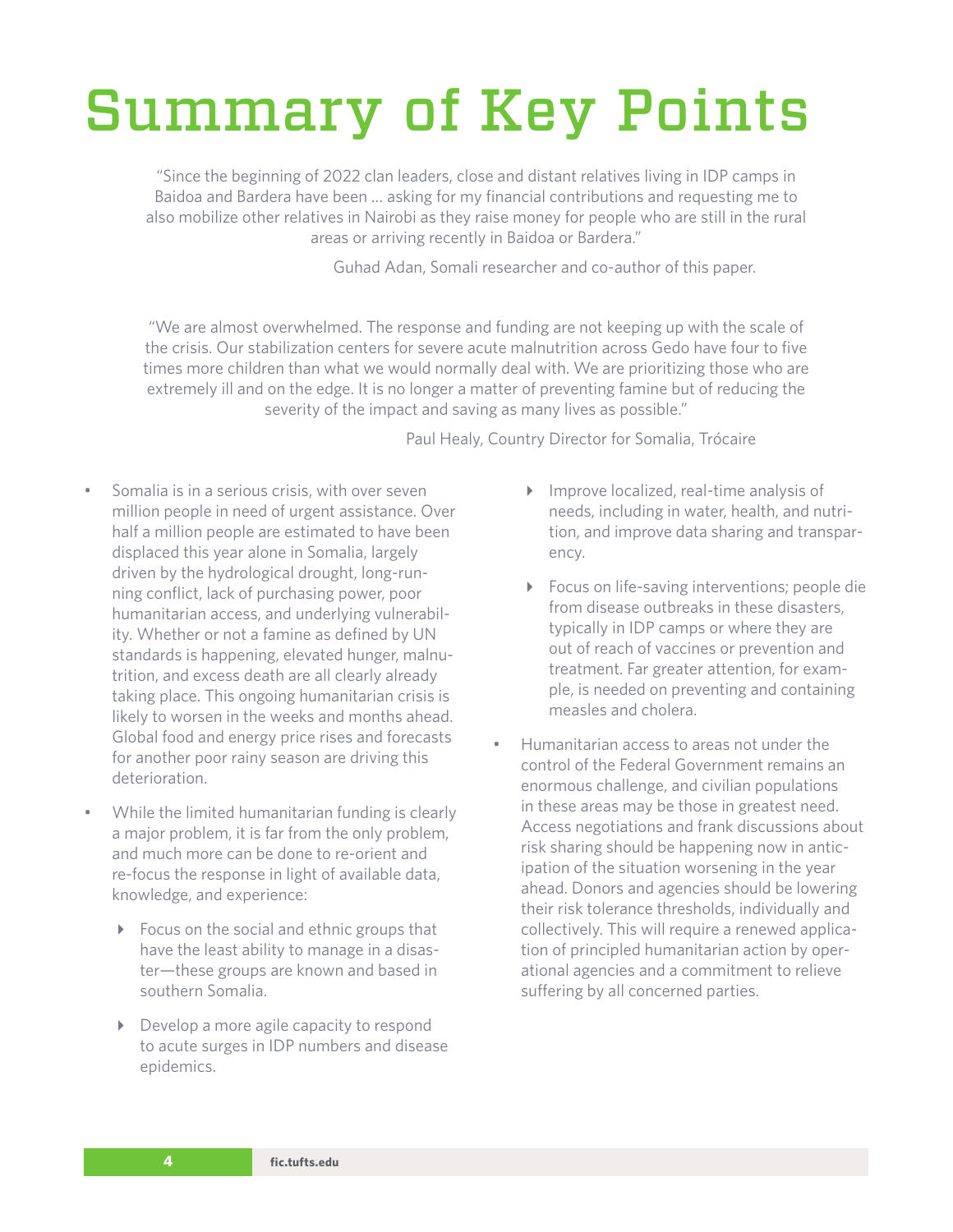# <span id="page-4-0"></span>1. Introduction

Somalia has been affected by a series of shocks, including a massive failure of the March-April-May (*gu*) rains on the heels of three previous poor rainfall seasons and the likely possibility of a fifth failed season in the October-November-December (*deyr*) rains later this year; a long-running conflict with many facets but primarily between Al-Shabaab and forces loyal to the Federal Government of Somalia, which continues to constitute a major constraint on humanitarian access; and the extremely high price of basic staple grains—global grain prices were already at levels similar to 2011 prior to the invasion of Ukraine, and have jumped 15-20 percent since then. These factors are driving food insecurity, malnutrition, disease, and poor access to water and sanitation, with an estimated 7.1 million people in need of assistance.<sup>1</sup> These drivers and outcomes also exacerbate the underlying vulnerability of particularly marginalized groups. Nevertheless, as of June 1, 2022, Somalia's Humanitarian Response Plan for 2022 was only 18 percent funded.<sup>2</sup> The situation is very reminiscent of the circumstances that led to the 2011 famine.

In 2014, in response to concerns about another humanitarian crisis in Somalia following the 2011 famine—in which an estimated 260,000 people lost their lives—two of the authors of this note wrote a briefing paper by the same title.<sup>[3](#page-15-0)</sup> At that time, having recently completed fieldwork for a major study focused on learning from the 2011 famine, we tried to bring out lessons and comparisons from 2011 to an emerging humanitarian situation in 2014. The authors of this piece have all drawn upon the learning from that 2011 famine research and led and contributed to a range of other studies and initiatives since that inform this note.

From late in 2021 to the present, our network of "2011 alumni" has again found itself playing an active role—in the media, with donors and with agencies in bringing our collective knowledge to the evolving situation in the country and the wider Horn of Africa region, this time with a late/post-Covid pandemic and Ukraine crisis environment complicating the picture. Outputs have included public warnings of famine in Somalia in early January  $2022<sup>4</sup>$  and the risk of mass starvation in the Somali Region of Ethiopia in early March 2022,<sup>[5](#page-15-0)</sup> and analysis of the impact of the Ukraine crisis on global acute hunger in April 2022[6](#page-15-0) as well as numerous formal and informal analysis and advisory sessions to humanitarian donors and implementing agencies in Ethiopia (including on the Tigray crisis) and Somalia[.7](#page-15-0)

The purpose of this short piece, focused on Somalia, is to bring both historical knowledge and current analysis from our different perspectives, to acknowledge some of the more positive changes that have taken place within the humanitarian sector since 2011, and to provide some updated analysis on current developments and future prospects. But many of the characteristics and problems of the humanitarian sector that we identified over eight years ago are still highly relevant to today's humanitarian predicament in Somalia. Of course, these are not just problems of the humanitarian sector but concern the underlying political crisis in the country, ten years after the inauguration of the Federal Government of Somalia (FGS). These include the limitations of international engagement, a lack of political will in both national and international circles to prevent mass starvation and famine—through funding and developing a more efficient, innovative responses and lowering current risk thresholds.

Accountability for preventing famine and mass starvation is a recognized and growing global re-sponsibility<sup>[8](#page-15-0)</sup>-it concerns all actors working in and on Somalia: political, developmental, and humanitarian, both national and international. The Somalia Humanitarian Response Plan for 2022 is less than 18 percent funded as of the first of June (in contrast to the relatively more timely funding in 2017). The lack of funding for Somalia and the Horn of Africa is a real concern in the current environment. But money is far from the only problem—increased funding alone will not solve all the issues required for an improved response. The humanitarian system needs to demonstrate far better use of recent and current knowledge and analysis as well as an ability to prioritize and innovate in its emergency programming. It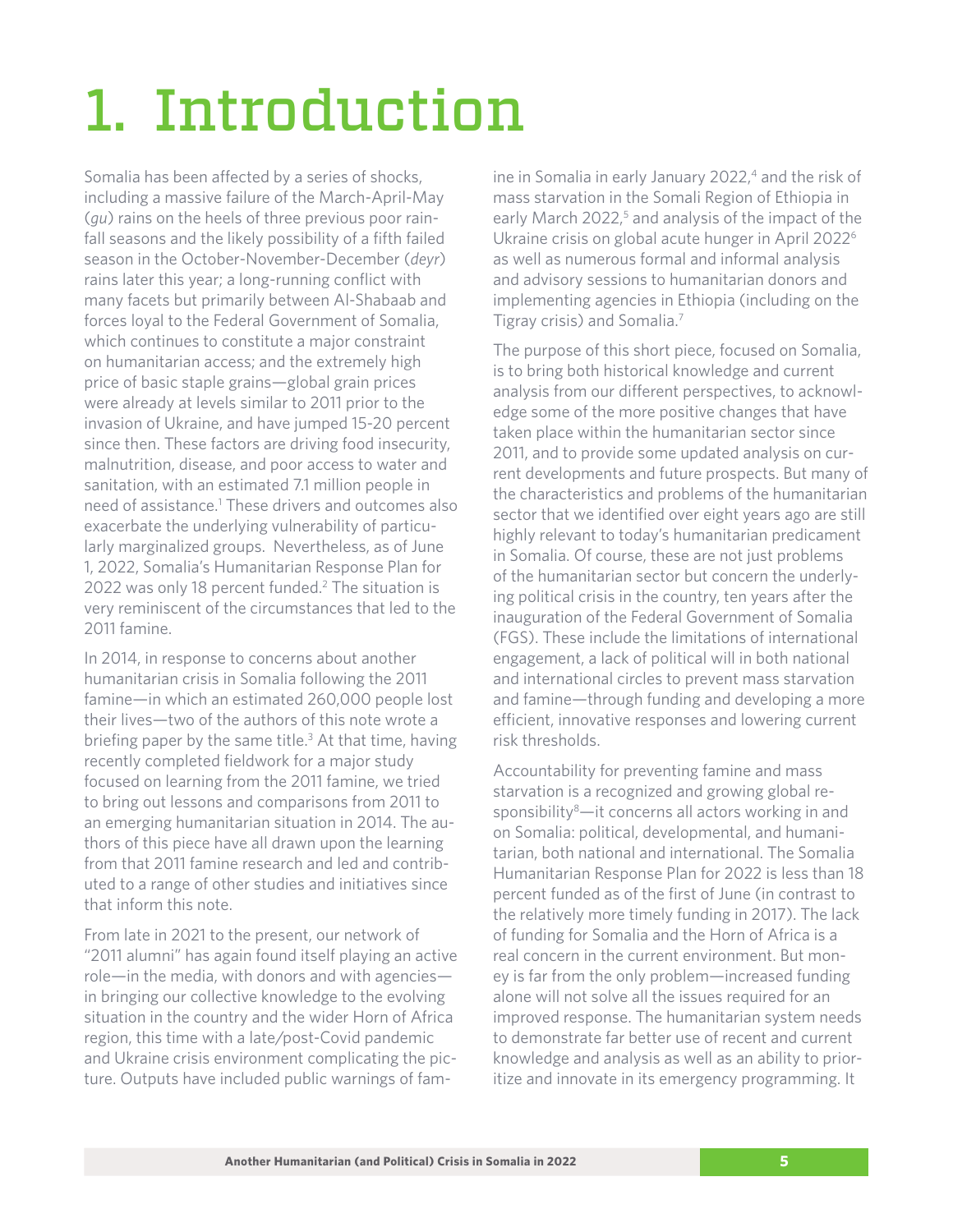<span id="page-5-0"></span>also requires the ability—and agility—to respond to surges in displacement and epidemics to reduce the risk of famine and excess loss of life in the weeks and months ahead.

Three famine or near-famine events have occurred in Somalia within the past eleven years. And the impact

of climate change, the repercussions of the Ukraine crisis, and the lack of a peace settlement or political progress within its national government all indicate that severe humanitarian crises will likely occur at regular intervals into the near future. The current crisis will likely continue for many months to come.

### 2. Upheavals and Crisis in 2022

In humanitarian circles alarm bells have been ringing among those working in and on Somalia since at least late 2021, and longer within many Somali communities. The potential for famine was already being raised in December 2021 by the authors of this paper. Indications of further rain failures for the March-May *gu* rains raised more alarms. Lobbying from operational agencies and analysts influenced FSNAU/FEWS NET to revise their messaging on April 8 to make a risk-of-famine statement.<sup>9</sup>

In late February of this year, the war in Ukraine dramatically changed the attention on and resources available for the Horn of Africa. Food prices were already close to the high levels of 2011, but this war has led to global food and fuel prices that are significantly higher and disrupted supply lines around the world, dramatically worsening the food security prospects for Somalia and many other food importing countries.

The ongoing political volatility in Somalia surrounding its protracted election process has been another major distraction, detracting attention from the crisis and from support for response. The election of a new president<sup>[10](#page-15-0)</sup> and administration is an opportunity to put famine prevention high on the agenda, not only as a fund-raising strategy but through meaningful initiatives on the ground. The appointment of a Special Envoy for Drought Response is an important symbolic step, and this needs to be followed by appropriate actions. It is not yet clear what practical measures will follow. Somalia's new government and political elite in all regions must show more leadership and commitment to the protection of their people. That said, the territorial reach and capacity of the Federal Government in Mogadishu will remain modest at best. The more significant political issue however is the lack of preparation and progress in reaching so called hard-to-reach areas and peoples, including but not limited to those under Al-Shabaab's control.

In 2011, a worsening food security, nutrition, and water situation and disease outbreaks combined with underlying levels of vulnerability led to famine. At the same time, the on-going war with Al-Shabaab and western donors' over-riding policy priority of counter-terrorism and state-building combined to limit humanitarian access to affected areas and, more generally, limited enthusiasm for risk-taking by responders[.11](#page-15-0) These remain the contextual features for humanitarian action today: while outright conflict in Southern Somalia is less of a concern, extreme constraints on access are still in place, and limited risk-taking on the part of international responders is once again increasing the vulnerability of the worst-affected populations and making it difficult to reach the most vulnerable groups.

Strong leadership and a more conducive national and global environment mitigated a large-scale famine in 2016/17—although excess mortality was still estimated at over  $44,000$  people<sup>12</sup> in what was widely regarded at the time as a relatively "successful" response.[13](#page-15-0)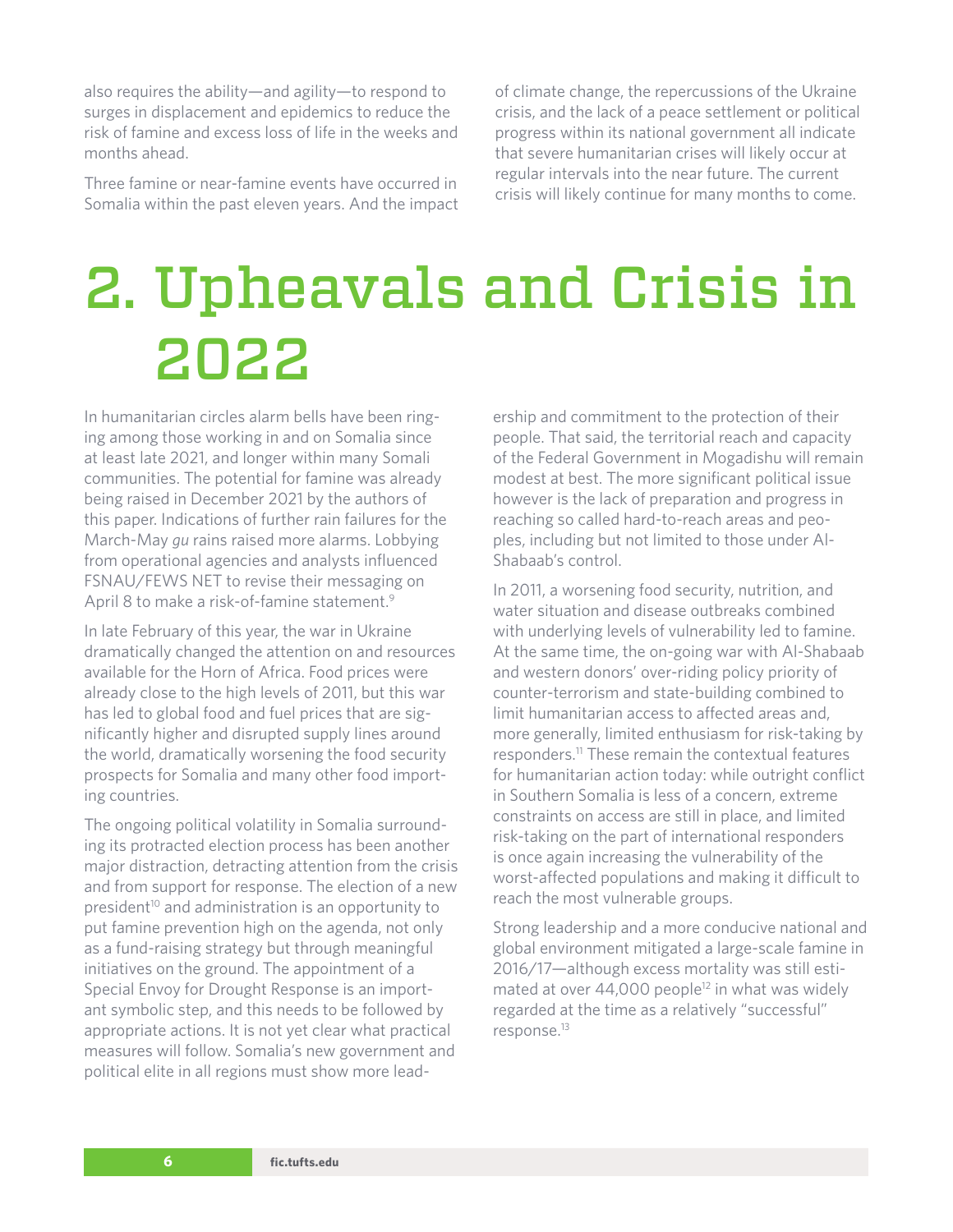# <span id="page-6-0"></span>3. Early Warning and Early Response?

In 2011 the timeliness of early warning messaging was not a major problem; it was much more the timeliness of an early response and the competing political/humanitarian imperatives framed by the "war-on-terror" and the support for the emergent Somalia government.<sup>[14](#page-15-0)</sup> In 2016, early warning messaging was again good; strong leadership as well as a more conducive national and international context led to a better response.<sup>15</sup> In 2021-22 however, the clarity and timeliness of early warning messaging was somewhat mixed—particularly the March-April-May seasonal forecast for 2022. The authors of this paper were sufficiently concerned at the lack of attention and analysis on the emerging crisis in Somalia that they decided to approach the media, donors, and agencies themselves, and have contributed to ongoing analysis and advocacy since.

Lessons from the 2011 famine research, on early response, identified several actions: Firstly, rigorous early warning information is acted on, using clear "triggers" to initiate "no regrets" programming, "crisis modifiers" and "scalable safety nets." Progress has been made in these areas. Most notably, the Central Emergency Response Fund (CERF) set triggers that led to the release of anticipatory action funds in 2020, and World Bank repurposed various funds under IDA19. But the funding devoted to anticipatory action was modest, and the relatively delayed reaction to the current crisis and the ongoing risk aversion have further limited these actions. Given the likelihood that this crisis will continue, there is still time in the coming weeks and months for "no regrets" approaches to be adopted to focus on the most vulnerable social groups, surges in IDP numbers, and epidemics.

Secondly, the issues of access and political constraints delayed response in 2011 and these challenges remain largely unchanged since then. Counter-terrorism laws are now matched by rigorous risk-management requirements of donors. The combined effect led to resurgent risk aversion in 2014. Political will now needs to be applied more intensively to negotiating access.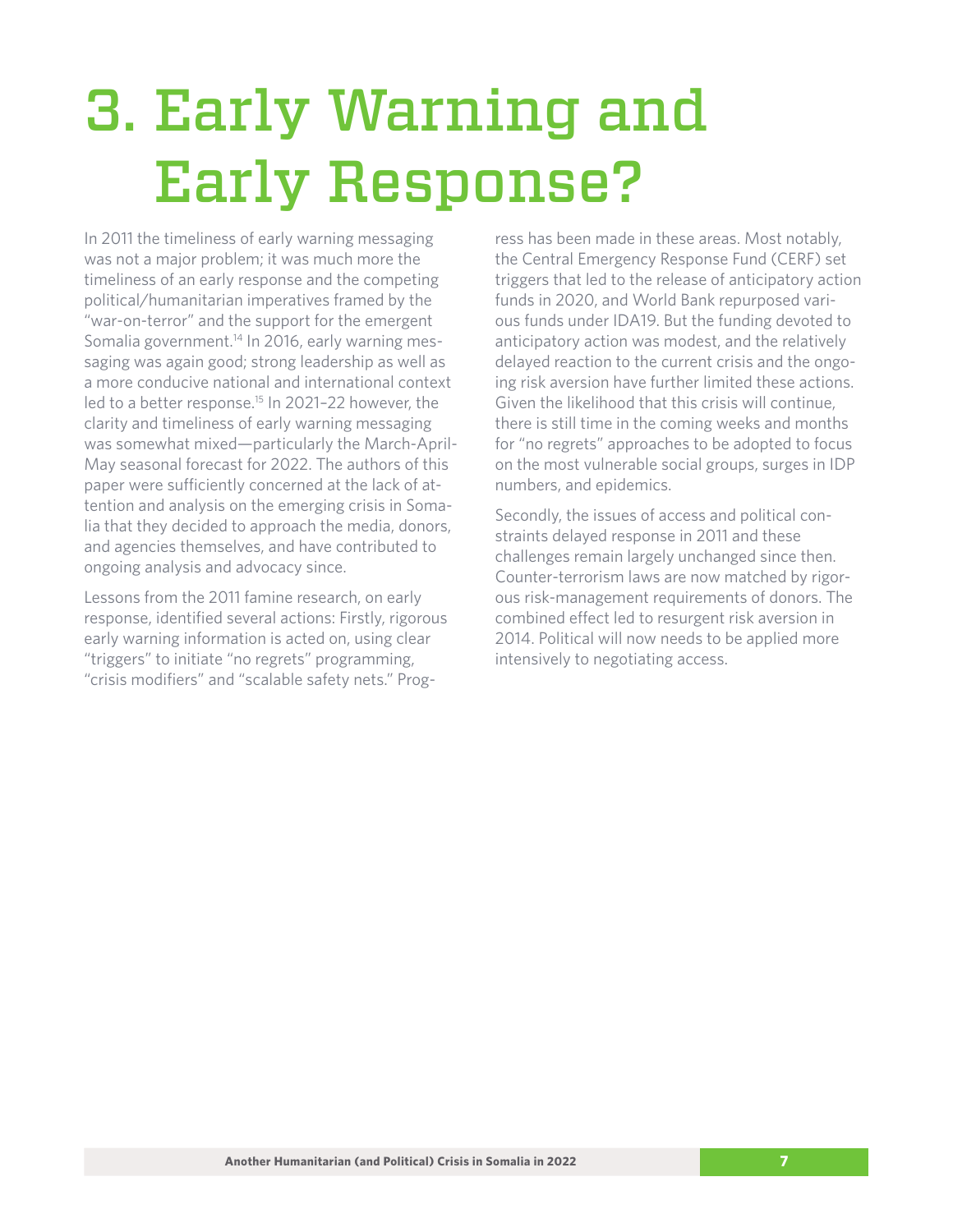# <span id="page-7-0"></span>4. Crisis, Vulnerability, and Causal Factors

As in 2011, severe food insecurity crises and famines are caused by multiple factors that frequently become reduced to "the drought." Clearly hydrological drought is a major factor in the current crisis, characterized by four consecutive seasons of poor rainfall. The 2011 famine occurred after excellent rains during the *gu* season of 2010 and bumper harvests in July and August that year. However, severe rain failure in the *deyr* rains of 2010 and the *gu* of 2011—combined with the conflict with Al-Shabaab and high global food prices—led to the declaration of famine in July of 2011. However, by the time famine was declared, excess mortality had already peaked. In the current drought in Somalia—and parts of Ethiopia and Kenya—many areas have seen three or four poor rainy seasons in succession. On May 30 this year,

FSNAU and FEWS NET issued a new outlook, raising the possibility of a fifth failed rainy season for the coming the *deyr* rainy season.

Poor rains typically lead to higher food prices domestically, lower demand for rural labor, the deterioration of livestock condition, and livestock deaths. Seasonal agricultural labor is a vital option for poorer riverine farmers and agro-pastoralists. Livestock sales are also crucial for many households, but livestock condition (and value) has deteriorated, and large numbers of livestock have already perished over previous months—already as high as 15 percent of the herd in the hardest hit areas[.16](#page-15-0)

This year, as in 2011, escalating global food and fuel prices are contributing to food insecurity. Somalia is



#### **Figure 1. Terms of Trade: Goats to Sorghum (Baidoa 2009-2011 and 2020-2022)**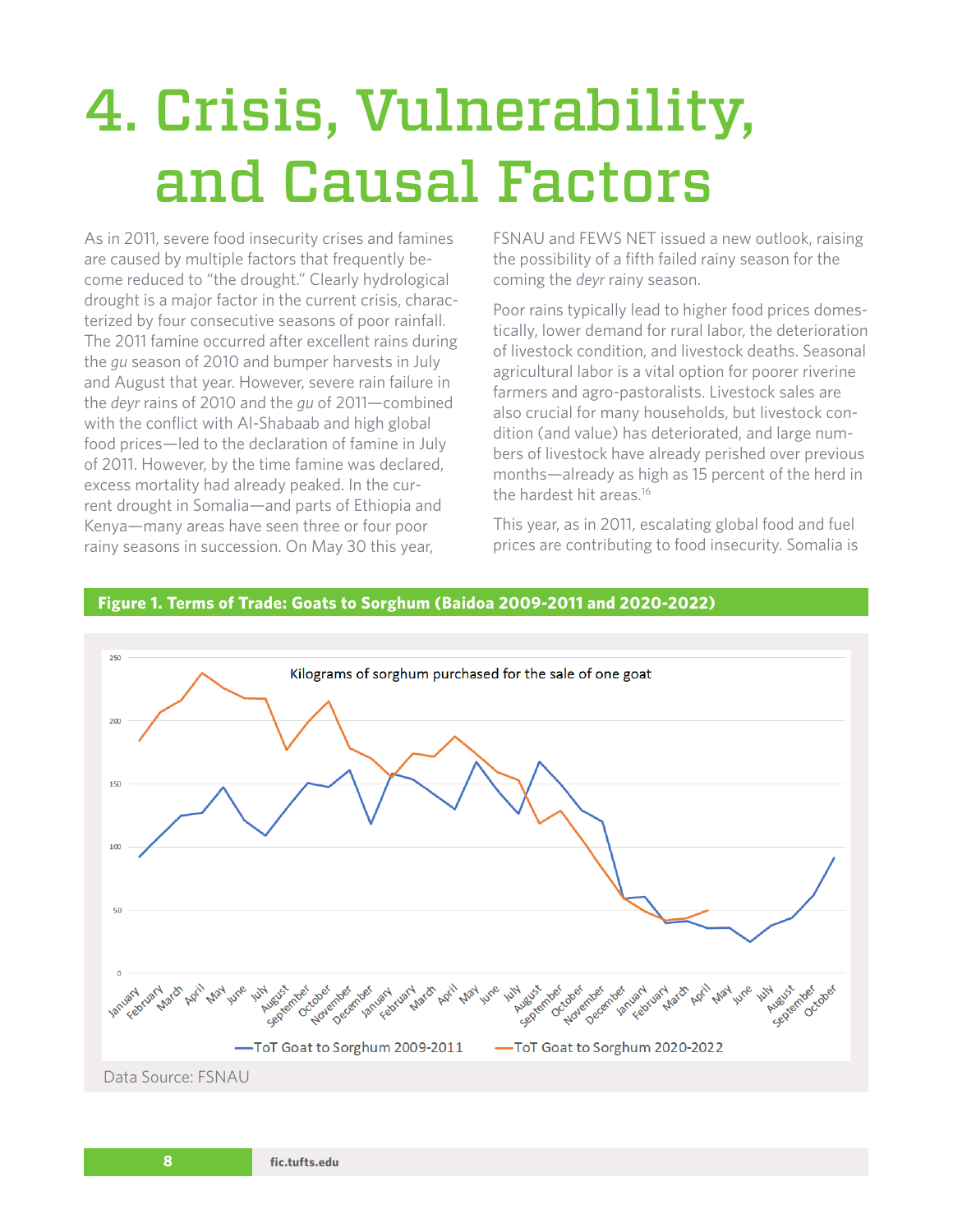<span id="page-8-0"></span>a net food importer even in good rainfall years and is currently being affected by rising prices (especially wheat and other basic staples). Rising food prices and the deteriorating value of livestock along with reduced labor rates lead to collapsing terms of trade. In 2011, our research showed that famine mortality mirrored the collapse of terms of trade with a lag time of three or four months. The implications of the current influencing factors are that mortality and famine may play out over a longer duration as in 2017, rather than through a sudden collapse as in 2011, as depicted in Figure 1.

A further factor that contributed to the 2011 famine was the combined offensive against Al-Shabaab by Somali pro-federal government forces and regional states (in particular Kenya, Ethiopia, and Uganda), with backing and support from international stakeholders such as the UK and US. This led to massive population displacement. In 2011, Al-Shabaab's policy of restricting migration out of areas under its control as well as restricting humanitarian access to areas under its control exacerbated the crisis. Severe restrictions on movement are not taking place today as they did in 2011 but the wider counter-terrorism laws, a widespread aversion to risk by humanitarian agencies, and the lack of humanitarian access to

some of the most at risk of death, remain largely the same today as in 2011.

A critical underlying aspect of vulnerability—relevant to both the 1992 and 2011 famines—is that the majority of the affected population—and the majority of excess mortality—were from specific social groups within the Digil and Mirifle/Rahanweyn clans and Somali Bantu populations in the inter-riverine and riverine areas. These broad population groups (and specific sub-groups within them) remain amongst the most vulnerable populations, comprising the majority of IDPs, and remain under-accessed by humanitarian actors despite numerous studies and discussions on exactly this issue (see next section). FSNAU, FEWS NET, and the Federal Government sources highlight the drought crisis in northern and central parts of the country, where populations are indeed under considerable strain from the drought. But the experience of 2011 and 2017 demonstrated that the populations in these areas have far more ability to draw on social networks and community wealth than the most vulnerable populations in the south of the country.<sup>[17](#page-15-0)</sup> Furthermore, populations in the south, especially in Southwest State, and parts of neighboring states, are much larger than in the more arid pastoral areas of central and northern Somalia.

### 5. Focus on Marginalized and Vulnerable Groups

The famine of 2011 revived attention on the underlying socio-political hierarchies within Somali society (every society has such hierarchies). As noted, most displaced people in southern Somalia as well as the majority of victims in the two recent famines come the Digil and Mirifle/Rahanweyn and the Somali Bantu. These groups are more sedentary farming and agro-pastoralist populations as well as those dependent on agricultural labor from the riverine and inter-riverine areas, although also some are pastoralists and hunter gatherers. Historically, these social groups have seen less urbanization, migration, education, and diasporic dispersal compared to the

major clans in Somalia. This in turn has limited the size of their business communities (and therefore wealth at the clan, sub clan, or social group level), the level of remittances that circulate within these social networks,<sup>18</sup> and their visibility within both Somali society and the humanitarian community. The implications of this are that people from these groups have few people "to cry to" in times of crisis.[19](#page-15-0) "Narratives of Famine: Somalia, 2011" captures some of these differences.<sup>20</sup>

A recent report whose findings can be generalized for the entire humanitarian sector found systemic exclusion of marginalized and minority populations.<sup>[21](#page-16-0)</sup>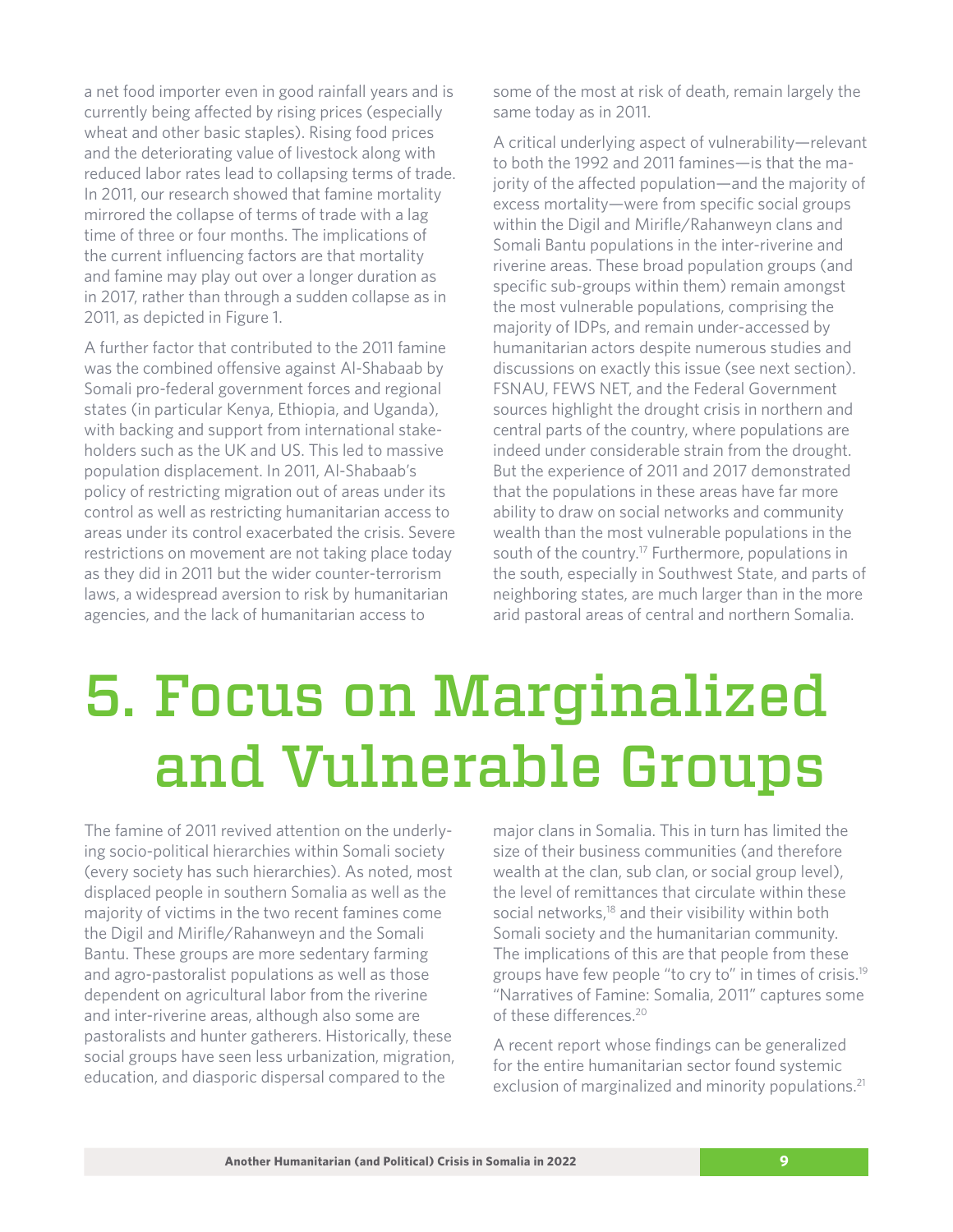<span id="page-9-0"></span>These population groups are not a small percentage of the population of Somalia but are large populations nationally and especially in southern Somalia. One of the policy suggestions in our 2014 paper was "including socio-political analysis within the humanitarian sector." This has happened to only a very limited extent over the last eight years and there remain ways to improve analysis. A more recent suggestion has been to include conflict of interest declarations for senior staff of aid organizations (national and international), where clan identity is recognized as potentially creating bias.

Localization and locally led humanitarian response remains a strong imperative in Somalia but initiatives have been limited. The Nexus platform $^{22}$  is an important initiative in this direction but discussion of localization must also consider that there are few strong Somali NGOs from these marginalized population groups and relatively few employees within the humanitarian community at large from these same groups. Localization is important but it also

carries the risk of entrenching already existing power hierarchies within Somali society if it is not carefully managed. Several of the authors of this paper have observed considerable resistance to addressing these inequalities within international and national organizations in discussions on today's crisis. It is essential that agencies acknowledge the possibility of biases within their own organizations and know how to identify and talk to representatives of all groups.

In addition, from December 2021, many of the roundtables and advisories conducted by the current authors have attempted to direct attention at the areas and peoples from the most vulnerable social groups due to the lack of this criteria being adopted—publicly or more discretely—by humanitarian information systems and the sector more broadly. Today's nutrition surveys are confirming that these groups are facing the worst nutrition status in the country, with recently arrived IDPs in Baidoa and other towns the most vulnerable group.

# 6. Understanding and Supporting IDPs

Understanding vulnerability amongst IDPs is critical to famine/mortality prevention strategies. Currently, about 2.9 million Somalis live in protracted internal displacement. Of these, more than 585,000 people have become internally displaced in Somalia this year, with the ongoing drought conditions clearly the driving factor.<sup>23</sup> As indicated previously, the majority of IDPs come from the Digil and Mirifle clan family and from Somalia's Bantu population. There are further social hierarchies and vulnerability factors within these groups. For example, the Jiido sub-clan, identified in 2017 as amongst the worst affected, speak only Jiido or Maay dialects. They are a very rural population group with little political representation or diaspora or business community. As such they have little social and cultural capital, which limits their ability to obtain assistance from international and Somali sources.[24](#page-16-0) There are other

social groups or sub-clans with similar vulnerability characteristics. The authors argue that knowing IDPs' profiles in terms of their clans, languages, and regions of origin is a first step to assessing their vulnerability and will help inform and direct the use of scarce resources.

In 2017 IDPs reported a range of health issues such as diarrhea/cholera, malaria, measles, pneumonia, typhoid, or malnutrition that affected their children or themselves before and during the migration. En route, health problems were associated with the type of migration route that they used. In some cases, people chose not to use shorter and more direct routes due to the "taxes" charged by multiple government checkpoints and ended up using much longer routes through Al-Shabaab territory through which they only paid one charge.<sup>25</sup> Could more be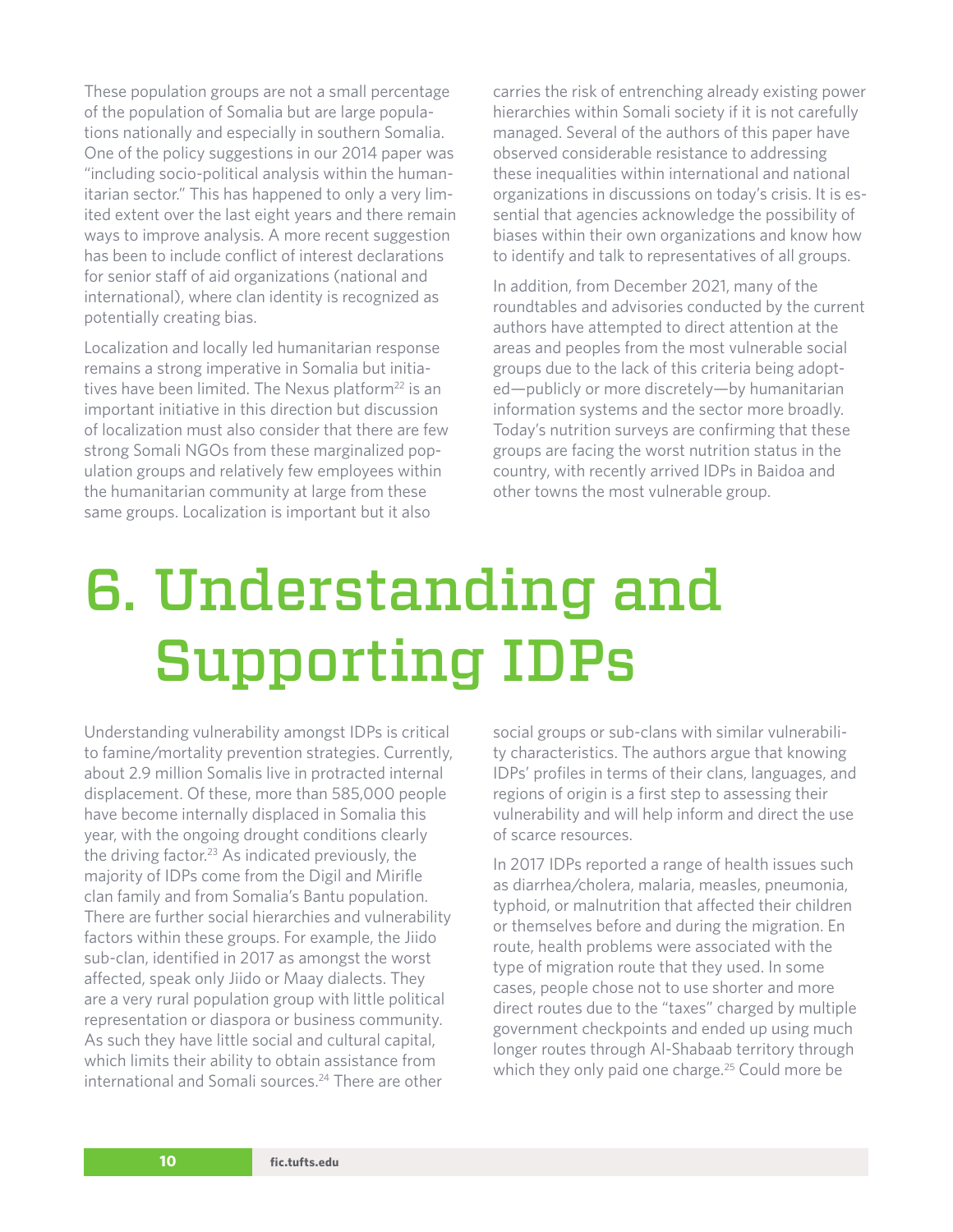<span id="page-10-0"></span>done by the Federal Government and humanitarians to reduce costs and enable safe movement for populations under stress? Telecommunication companies, for example, frequently reduce or remove charges on international transfers during times of crisis, as well as support people through different emergency interventions[.26](#page-16-0)

During periods of displacement, new arrivals tend to arrive in groups and mainly settle in new camps or camps that host members of their own sub-clans or people from the same regions of origin. Research findings highlight that families rarely leave together. Most of the time, women and younger children were the ones on the move while men and adolescent boys were left behind to take care of their assets in their villages of origin. This was important because women would access humanitarian aid and income generating opportunities while the remaining household members kept their land and other assets secure[.27](#page-16-0) Diversifying income streams is a crucial coping strategy during crises. Even IDPs, who are facing grim conditions, will still support their families back home. These new arrivals must be identified and prioritized as part of strategies to reach otherwise inaccessible areas.

Research also finds that the gender, age, and family group size changes through the course of the crisis. In addition, patterns of mortality, morbidity, and malnutrition are known to be related to periods of displacement. These dynamics need to be taken into account[.28](#page-16-0) Furthermore, a recent study among WASH beneficiaries shows that the average household size

is nine members, rather than six, suggesting that current planning and coverage is problematic[.29](#page-16-0)

Previous research found an elevated risk of mortality among IDP children and that the death rate among children aged 5 years or younger exceeded the extreme emergency threshold of 4 deaths per 10,000 children per day during May and June 2017. The leading causes of death were diarrheal disease, measles, and severe malnutrition. Deaths from measles doubled during the peak of the 2017 drought, mainly because of the low vaccination coverage in the population, high population density within the camps, and the very high prevalence of malnutrition. There was no vaccinate-on-arrival policy and no single agency responsible for providing and coordinating services[.30](#page-16-0) In addition, a recent study identified missed opportunities concerning age restrictions that may have prevented access of vulnerable IDP children to immunizations[.31](#page-16-0) This is inconsistent with WHO guidance which recommends expanding immunization target groups during emergencies to include children older than five years as well as older adults.<sup>32</sup> Furthermore, in the 2017 crisis, cholera case fatality rates were three or four times higher in inaccessible areas than in accessible areas and this is likely to be repeated in 2022[.33](#page-16-0)

Increased and urgent attention to epidemic disease and malnutrition control is required, especially among new IDP arrivals. A Nutrition Monitoring and Mortality Surveillance system (NMS) is an example of how to do this.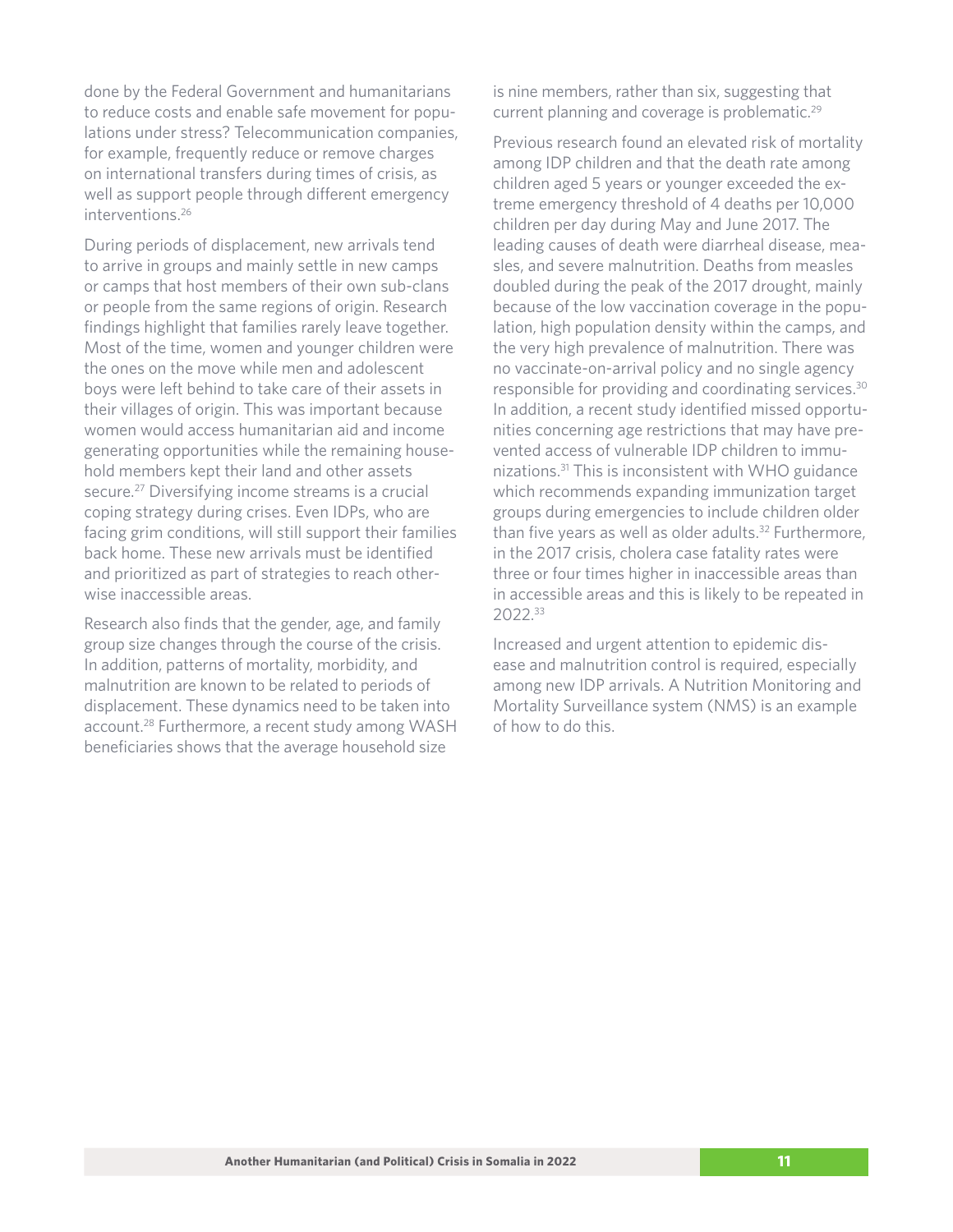# <span id="page-11-0"></span>7. Humanitarian Action in Somalia—a Lingering "Malaise"?

In 2014, we identified and wrote about a deep sense of "malaise" within the Nairobi-based humanitarian assistance system for Somalia. This was the result of the failure to avert a famine, the difficulties of working in the Somalia environment (especially given the Al-Shabaab presence), and the difficulties of "remote management" as well as the revelation of considerable diversion and corruption within what is a deeply problematic political economy of aid in the country.[34](#page-16-0)

In more recent years, humanitarian agencies are more based within Somalia than they were but arguably this "humanitarian malaise" continues today and will be recognizable to many. In our 2014 paper we identified a number of characteristics of this malaise, including

*a fragmented humanitarian community; a competitive structure of funding that makes genuine information sharing difficult; a fear that admitting mistakes will lead to blame and stigmatization; high agency staff turnover meaning new people have to relearn the same lessons. The diversion of aid has long been a problem in South Central Somalia and the more "remote" that management has become, the more difficult the problem has become. The proliferation of third-party monitoring may have helped to increase accountability to donors in the short term but does little to build genuine trust among partners in the longer term—and may, in fact, be undermining it. The sum of these factors makes an honest discussion about operating in Somalia very difficult.*[35](#page-16-0)

These points are highlighted here to provoke discussion about their continued relevance today.

One of the most pressing elements of this malaise, that has been the subject of considerable analysis, discussion, and lobbying for the last ten years as well as during the current crisis, concerns reaching marginalized groups and hard-to-reach areas. Vulnerable social groups are not well covered by humanitarian agencies due to power hierarchies within Somali society (which are mirrored by international and national agencies)[.36](#page-16-0)

In light of the likely limitations in funding, negotiating access requires that donors and agencies accept higher levels of risk in order to reach the most vulnerable groups, individually and collectively. Discussions and decisions on this subject can go much further and need to be urgently escalated.

It would be remiss to focus only on the humanitarian sector in relation to this malaise. Somalia and its international partners are in a protracted political crisis. Ten years after the international recognition of the Federal Government of Somalia, progress on either power or resource sharing between the federal and regional governments has been limited, and little has meaningfully changed in the relationship with Al-Shabaab (although recent elections may offer a renewed opportunity to reset relations).[37](#page-16-0)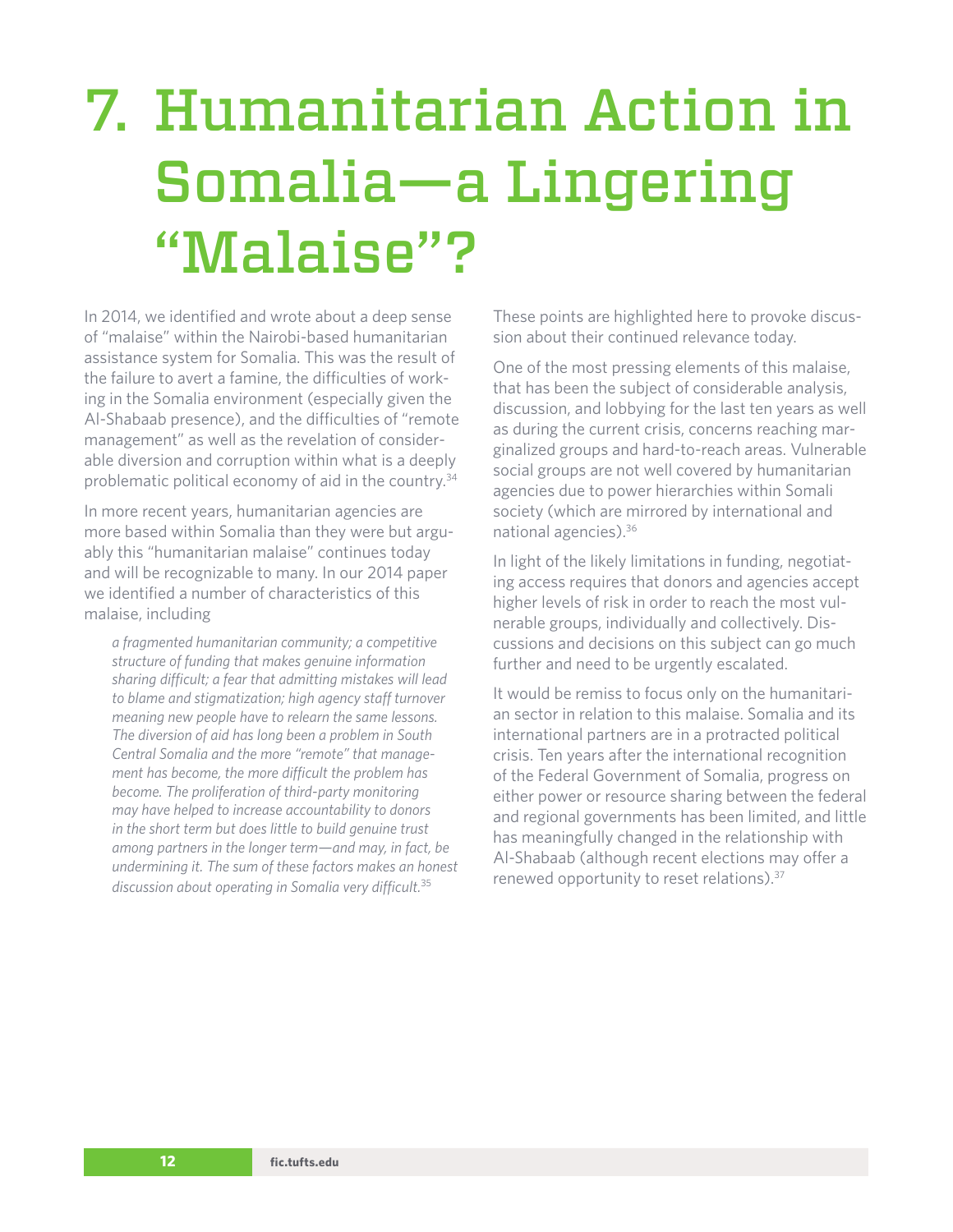# <span id="page-12-0"></span>8. The Ongoing Role of Al-Shabaab

The role of Al-Shabaab in Somalia is complex and has changed over time. In 2014, we wrote that

*... its presence has revealed many problematic features of humanitarian actors, the government, and Somali society itself. For example, Al-Shabaab challenged the dominant clan-based power structures that have long determined how aid resources are distributed, from the provision of contracts to the targeting of beneficiaries. These arrangements have long benefitted dominant groups in Somali society, in which, effectively, many aid actors have been complicit and have failed to address over time. In some cases, Al-Shabaab provided better security than government forces for the distribution of aid. However, like the government and external actors, Al-Shabaab failed to anticipate the 2011 crisis, and moreover its actions escalated the crisis and were an obstacle to the response …*[38](#page-16-0)

Since that time Al-Shabaab has arguably increased its taxation capacity $39$  and developed its position as a credible provider of justice<sup>40</sup> in areas under its control. In addition, it retains a powerful coercive capacity. Ten years after the recognition of the Federal Government, Somalia continues to exist as a series of "city-states" controlled by the current Federal Government and its various allies, surrounded by vast areas that are under the influence of Al-Shabaab. The outcome of this political-territorial arrangement is that humanitarian (and other) international resources are disproportionately focused on urban areas and their immediate hinterlands. Similarly, diaspora resources and investment are focused on urban areas. It is perhaps unsurprising given this context that Somalia has some of the highest rates of urbanization in the world with complex, hybrid governance arrangements.[41](#page-16-0)

In our 2014 report we suggested that negotiations and provisions should be made with Al-Shabaab for humanitarian access in the event of further humanitarian crises. This is more critical now than ever.

# 9. Conclusion: Long Crisis; Remaining Opportunities

The scale and severity of the crisis in Somalia is increasing every day, and climatic and economic forecasts suggest that it will only get worse and will be of a longer duration than in 2011 and 2017. Analysts are increasingly suggesting that it may already be too late to prevent a famine. However, as several of the authors of this note have tried to point out, our current definition of "famine" is based largely on the severity of current status indicators (food insecurity,

malnutrition, and mortality). Similar levels of excess loss of human life can occur at slightly lower levels of severity, but affect larger numbers of people, or over a longer period of time (or both)[.42](#page-16-0) The issue is less about preventing "famine" at this point, and more about taking all precautions to prevent the loss of life—at whatever level of current-status severity. Even though the response so far has been less than adequate, the opportunity still exists to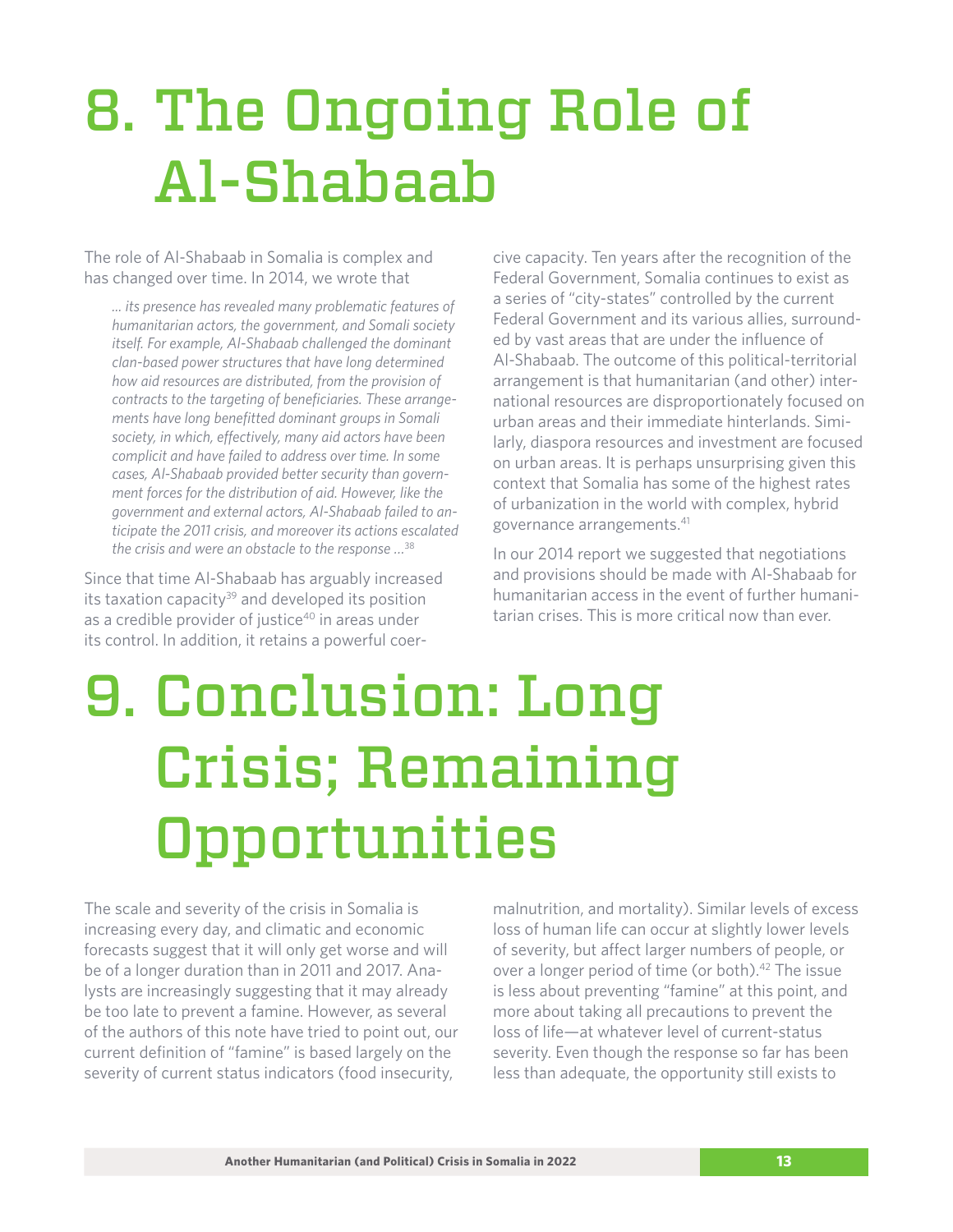reduce the severity, magnitude, and duration of the crisis. Increased funding is required but it is not the only solution to an improved response; this requires acting more swiftly, prioritizing the use of resources, and adopting more risk tolerant, agile, and innovative approaches.

Famine tends to happen first amongst populations that are the most marginalized within their country. These populations are also marginalized from international aid resources. Marginalization takes place either because agencies cannot physically reach those most in need or because certain groups of people are discriminated against in the delivery of aid. Food security and vulnerability analysis in Somalia is still not adequately capturing these dynamics and neither are programmatic responses; these groups are predominantly found in the south of the country and must be prioritized in life-saving responses.

Discussions and decisions around risk and access must be strengthened and made more urgent. Agencies must re-analyze their risk thresholds both for hard-to-reach areas and for hard-to-reach populations.

As the crisis is highly complex and rapidly changing, it is urgent that information systems are focused on gathering and analyzing information in as real time as possible to inform decision making about priorities and the effectiveness of the response to reduce mortality and prevent famine.

Prioritization involves focusing on the life-saving sectors, geographic areas, and groups that have the highest risk of death. Being more effective means

significantly reducing the barriers for those most at risk of death and famine. This means taking no regrets approaches to redirect resources to the prioritized sectors, areas, and groups. It also means tackling head on the barriers, especially risk aversion to access to aid that is most experienced by the most socially excluded.

Political volatility and conflict are underlying conditions in Somalia but the avoidance of large-scale conflict during the recent elections, in spite of extreme tensions, was a welcome development. The election of new leadership provides an opportunity for the Federal Government to put famine prevention and mortality mitigation amongst its first and highest priorities.

It is striking just how much of our 2014 analysis is relevant to today's humanitarian predicament in Somalia. With the impact of climate change, the emerging global food crisis and the protracted nature of Somalia's political condition, reform and innovation in humanitarian, political, and developmental fields remain imperative.

In 2014, we identified four policy considerations:

- Scaling up mitigation and "no regrets" efforts
- Including socio-political analysis within the humanitarian sector and targeting accordingly
- Holding an honest discussion about risk and risk-sharing
- Preparing for negotiating access with Al-Shabaab

These remain valid today and should be urgently revisited alongside the actual life-saving response.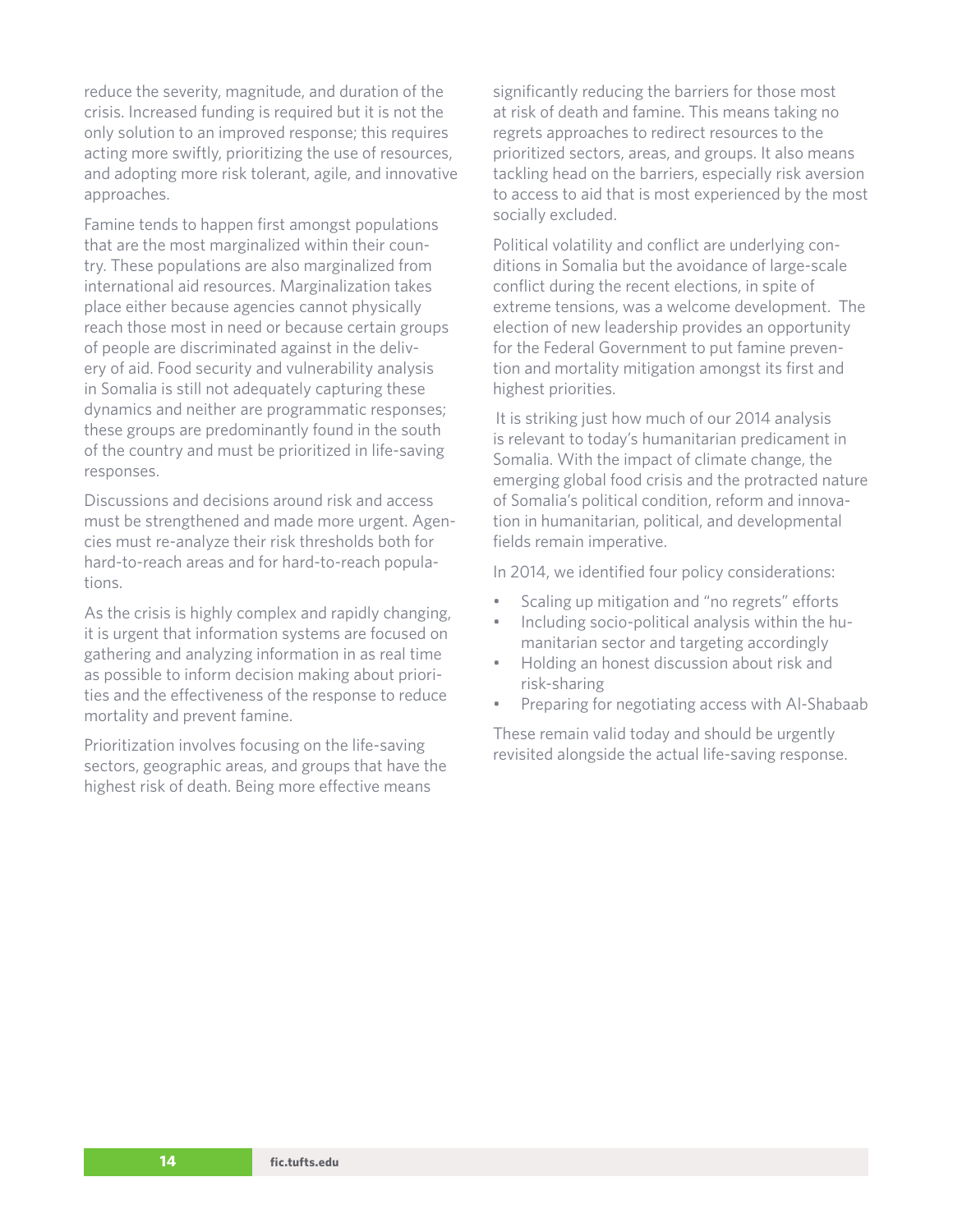### <span id="page-14-0"></span>Author Bios

Dr. Nisar Majid is a Visiting Fellow at Tufts University. He was previously Research Director on the London School of Economics Conflict Research Programme (Somalia portfolio). He is co-author, with Daniel Maxwell, of *Famine in Somalia: Competing Imperatives and Collective Failures 2011–2012* (2016, Hurst). He is a Fellow of the Rift Valley Institute and has worked in the Horn of Africa in various capacities for over 20 years.

Mohamed Jelle is a Research Fellow at University College London (UCL), Institute for Global Health and has over 10 years' experience in humanitarian programming and research. His main research focus lies in the intersection between nutrition, cash transfers, migration, and use of verbal autopsies, often within the context of populations affected by humanitarian emergencies. Prior to joining UCL, Mohamed worked with a number of humanitarian agencies and the UN in a number of countries.

Guhad Adan is a Research Associate at the London School of Economics. He is a freelance consultant based in Nairobi and has been working as an aid practitioner and researcher in the Horn of Africa for over 20 years. He was part of the core research team on the Tufts University "Famine in Somalia" study.

Aydrus Sheikh Daar is the Executive Director of Wasda, a regional NGO implementing humanitarian, development, and peacebuilding programs in the Horn of Africa. He has a background in community development and has worked in the region for the last 25 years. He is currently a member of the leadership council of the Network for Empowered Aid Response (NEAR) and a member of Nexus in Somalia. He has served in the ASAL Humanitarian Network in Kenya and, in Somalia, with the Somalia NGO consortium, the Somalia Humanitarian Country Team, and Somalia Humanitarian Fund advisory board.

Khalif Abdirahman is a Research Associate at the London School of Economics and a Fellow of the Rift Valley Institute. He has been working in the Horn of Africa, primarily as a researcher, for over 10 years. He was part of the core research team on the Tufts University "Famine in Somalia" study.

Peter Hailey is a Director of the Centre for Humanitarian Change, a think tank based in Nairobi working on issues related to the fragile areas of East Africa. He was Chief of Nutrition during and after the 2011 famine and since then has been working on Somalia-related issues in a variety of capacities. He is a member of the Famine Review Committee for Integrated Food Security Phase Classification analysis.

Nancy Balfour is a Director of the Centre for Humanitarian Change, a think tank based in Nairobi working on issues related to the fragile areas of East Africa. She was Chief of Water, Sanitation, and Hygiene during and after the 2011 famine and has been working in the Horn of Africa in various capacities for more than 30 years.

Dr. Andrew Seal is an Associate Professor in International Nutrition at University College London and works on nutrition and public health in populations affected by humanitarian emergencies caused by conflict or disasters. He co-leads the Centre for Climate Change, Migration, Conflict, and Health. His research interests include the epidemiology of malnutrition, optimization of food assistance and health interventions, and health and mortality surveillance systems. He has worked in Bangladesh, Eastern Europe, and many countries in Africa. He is a member of the Famine Review Committee for Integrated Food Security Phase Classification analysis.

Daniel Maxwell is the Henry J. Leir Professor in Food Security at the Friedman School of Nutrition Science and Policy and Research Director at the Feinstein International Center at Tufts University. He is the author, with Nisar Majid, of *Famine in Somalia: Competing Imperatives and Collective Failures 2011–2012* (2016, Hurst). He is a member of the Famine Review Committee for Integrated Food Security Phase Classification analysis.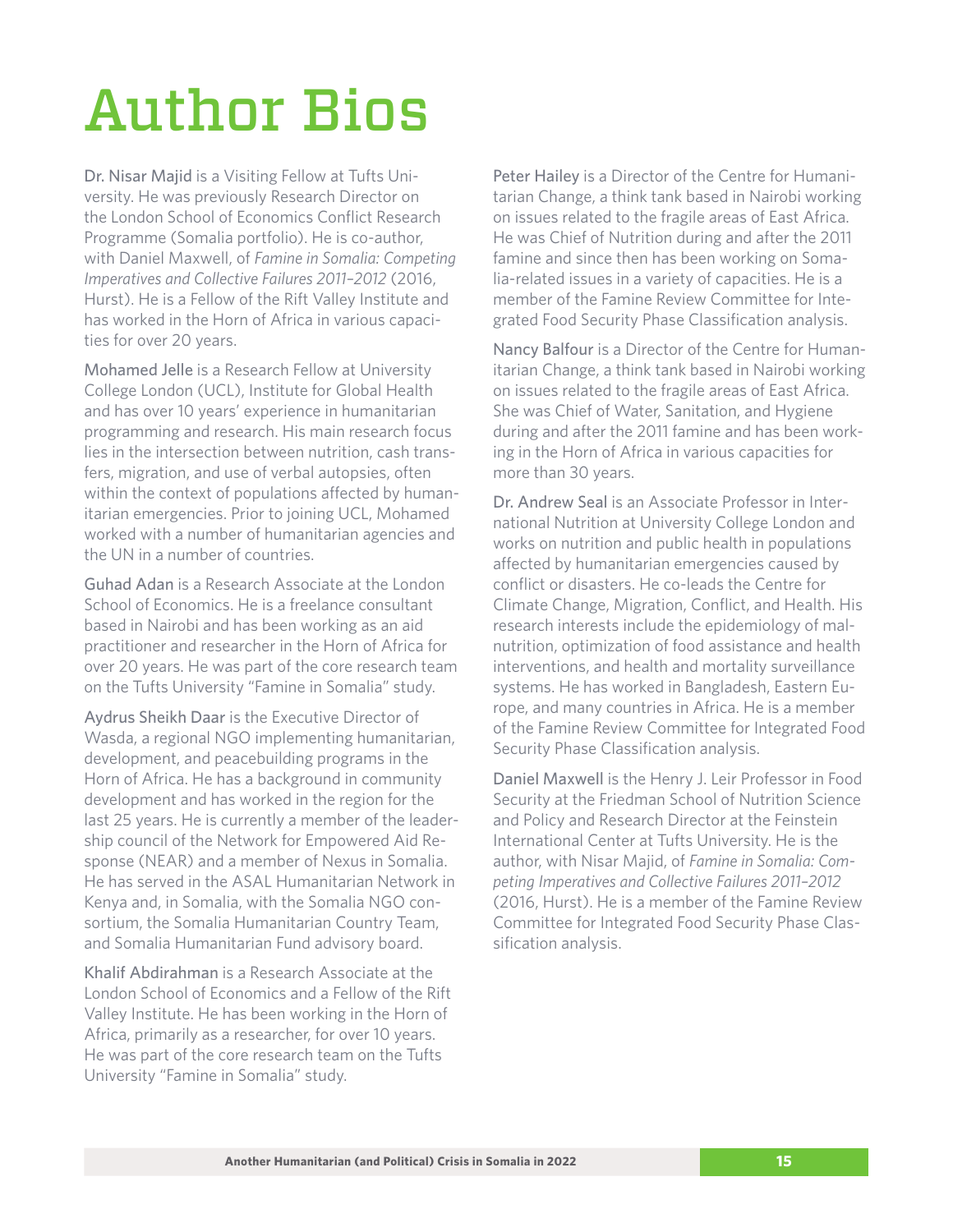### <span id="page-15-0"></span>Endnotes

- [1](#page-4-0) Somalia Food Security and Nutrition Analysis Unit (FSNAU). 2022. "Somalia Updated IPC and Famine Risk Analysis (May – September 2022)." Public Presentation June 5.
- [2](#page-4-0) OCHA Financial Tracking Service.<https://fts.unocha.org/> (Accessed June 1st, 2022).
- [3](#page-4-0) Maxwell, D., and Majid, N. 2014. "Another Humanitarian Crisis in Somalia: Learning from the 2011 Famine." Feinstein International Center. <https://fic.tufts.edu/publication-item/another-humanitarian-crisis-somalia/>
- [4](#page-4-0) Majid, N., Adan, G., Abdirahman, K., and Maxwell, D. 2022. "Somalia May Be on the Verge of Another Famine." Opinions, Al Jazeera.<https://www.aljazeera.com/opinions/2022/1/8/somalia-may-be-on-the-verge-of-another-famine>
- [5](#page-4-0) Majid, N., Abdirahman, K., and Daar, A. 2022." Between Drought and Unrest." Blog post, LSE-CRP. [https://blogs.lse.](https://blogs.lse.ac.uk/crp/2022/03/11/ethiopias-somali-region-between-drought-and-unrest/) [ac.uk/crp/2022/03/11/ethiopias-somali-region-between-drought-and-unrest/](https://blogs.lse.ac.uk/crp/2022/03/11/ethiopias-somali-region-between-drought-and-unrest/)
- [6](#page-4-0) Maxwell, D. 2022. "War in Ukraine Is Pushing Global Acute Hunger to the Highest Level in this Century." Blog post, the Conversation. [https://theconversation.com/war-in-ukraine-is-pushing-global-acute-hunger-to-the-highest-level](https://theconversation.com/war-in-ukraine-is-pushing-global-acute-hunger-to-the-highest-level-in-this-century-181414)[in-this-century-181414](https://theconversation.com/war-in-ukraine-is-pushing-global-acute-hunger-to-the-highest-level-in-this-century-181414)
- [7](#page-4-0) Formal roundtables and presentation events by members of the authors group with senior donor officials, decision-makers, diplomats, and humanitarian agencies have taken place for Somalia on December 9, December 14, December 17, and December 22, 2021; and on January 6, January 14, February 2, February 9, February 11, March 1, March 15, March 21 for Ethiopia, March 16, April 6, April 28, May 16, and May 20, 2022.
- [8](#page-4-0) See<https://starvationaccountability.org/>
- [9](#page-5-0) FSNAU/FEWS NET. 2020. Somalia faces Risk of Famine (IPC Phase5) as multi-season drought and soaring food prices lead to worsening acute food insecurity and malnutrition. April 8. <https://www.fsnau.org>
- [10](#page-5-0) ICG. 2022. "New President in Somalia, New Opportunity for Reconciliation." [https://www.crisisgroup.org/africa/](https://www.crisisgroup.org/africa/horn-africa/somalia/new-president-somalia-new-opportunity-reconciliation) [horn-africa/somalia/new-president-somalia-new-opportunity-reconciliation](https://www.crisisgroup.org/africa/horn-africa/somalia/new-president-somalia-new-opportunity-reconciliation)
- [11](#page-5-0) Maxwell, D., and Majid, N. 2016. Famine in Somalia: Competing Imperatives, Collective Failure, 2011–12. London: Hurst.
- [12](#page-5-0) Warsame, A., Frisson, S., Gimma, A., and Checchi, F. 2020. "Retrospective Analysis of Mortality in Somalia, 2014– 2018: A Statistical Analysis." London School of Hygiene and Tropical Medicine. [https://assets.publishing.service.gov.](https://assets.publishing.service.gov.uk/media/5f9840448fa8f543f5b80e83/40136.pdf) [uk/media/5f9840448fa8f543f5b80e83/40136.pdf](https://assets.publishing.service.gov.uk/media/5f9840448fa8f543f5b80e83/40136.pdf)
- [13](#page-5-0) Dubois, M., Harvey, P., and Taylor, G. 2018. "Rapid Real-Time Review: DfID Somalia Drought Response." Humanitarian Outcomes. [https://www.humanitarianoutcomes.org/publications/rapid-real-time-review-dfid-somalia-drought-re](https://www.humanitarianoutcomes.org/publications/rapid-real-time-review-dfid-somalia-drought-response)[sponse](https://www.humanitarianoutcomes.org/publications/rapid-real-time-review-dfid-somalia-drought-response)
- [14](#page-6-0) Maxwell and Majid. Famine in Somalia. Seal, A. and Bailey, R. 2013. "The 2011 Famine in Somalia: lessons learnt from a failed response?" Conflict and health 7(1): 22.
- [15](#page-6-0) Dubois et al. "Rapid Real-Time Review."
- [16](#page-7-0) FEWS Net. 2022. "Drought in the Horn of Africa Food Security Outlook." Public Presentation June 2.
- [17](#page-8-0) Maxwell, D., Majid, N., Adan, G., Abdirahman, K., and Kim, J.J. 2015. "Facing Famine: Somalia experiences in the famine of 2011." Feinstein International Center. <https://fic.tufts.edu/assets/Facing-Famine-high-quality.pdf>
- [18](#page-8-0) Majid, N., with Abdirahman, K., and Hassan, S. 2018. "Remittances and Vulnerability in Somalia." RVI Briefing Paper. <https://riftvalley.net/publication/remittances-and-vulnerability-somalia>
- [19](#page-8-0) Maxwell, et al. "Facing Famine."
- [20](#page-8-0) Majid, N., Adan, G., Abdirahman, K., Kim, J.J., Maxwell, D. 2015. "Narratives of Famine: Somalia, 2011." [https://fic.](https://fic.tufts.edu/publication-item/somalian-famine-narratives/) [tufts.edu/publication-item/somalian-famine-narratives/](https://fic.tufts.edu/publication-item/somalian-famine-narratives/)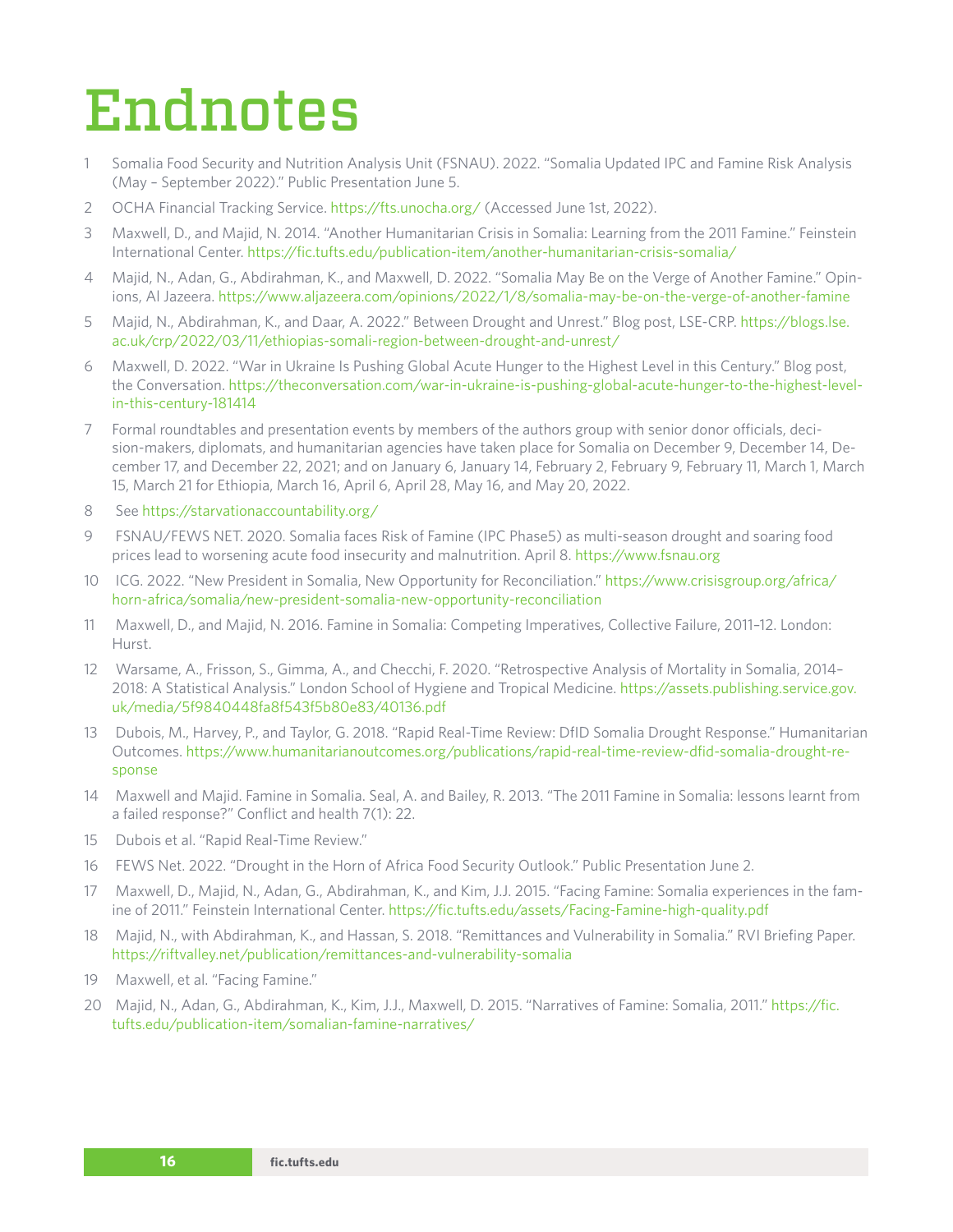- <span id="page-16-0"></span>[21](#page-8-0) Thomas, C., and Opiyo, G.O. 2021. "Minority Inclusion Learning Review of the Ministry of Foreign Affairs of Switzerland: Horn of Africa Programmes." Minority Rights Group International and CCORD. [https://minorityrights.org/publi](https://minorityrights.org/publications/swiss-mfa-review/)[cations/swiss-mfa-review/](https://minorityrights.org/publications/swiss-mfa-review/)
- [22](#page-9-0) See<https://nexusom.org/>
- [23](#page-9-0) UNHCR. Somalia Data Portal: Estimated IDPs in Somalia. Available from https://data.unhcr.org/en/dataviz/1?sv=0& geo=192. (Accessed on June 6, 2022.)
- [24](#page-9-0) Jelle, M., Morrison, J., Mohamed, H., Ali, R., Solomon, A., and Seal, A.J. "Understanding the Drivers of Forced Migration and Their Health Impact in Southern Somalia: A Qualitative Study in Mogadishu Internally Displaced Persons (IDP) Camps." (Manuscript in preparation.) 2022.
- [25](#page-9-0) Ibid.
- [26](#page-10-0) Maxwell and Majid. Famine in Somalia.
- [27](#page-10-0) Jelle, et al. "Understanding the Drivers of Forced Migration."
- [28](#page-10-0) Checchi, F. "Drought and Food Insecurity in Somalia: Lessons from Past Public Health Impact Analyses." Presentation on May 25, 2022. London School of Hygiene and Tropical Medicine.
- [29](#page-10-0) Polska Akcja Humanitarna (PAH). 2022. "Impact of standard average household size on WASH service delivery." Presentation at WASH Cluster meeting, April 2022.
- [30](#page-10-0) Seal, A. Jelle M. Grijalva-Eternod C. Mohamed H. Ali R. Fottrell E. 2021. "Use of verbal autopsy for establishing causes of child mortality in camps for internally displaced people in Mogadishu, Somalia: a population-based, prospective, cohort study." The Lancet Global Health. Vol. 9(9): e1286-e1295.
- [31](#page-10-0) Jelle, M., Morrison, J., Mohamed, H., Mohamed, H., Stokes-Walter R., and Mohamed, S. "Using the Socioecological Framework to Explore the Multi-Level Barriers to Childhood Immunization Uptake among Internally Displaced Populations (IDPs) in Mogadishu, Somalia." (Manuscript in preparation.) 2022.
- [32](#page-10-0) WHO. 2017. "Vaccination in Acute Humanitarian Emergencies: A Framework for Decision Making." World Health Organization.
- [33](#page-10-0) WHO Somalia. 2017. Acute Watery Diarrhoea/Cholera Sitrep for Somalia. World Health Organization
- [34](#page-11-0) Majid, N., and Harmer, A. 2016. "Collective Accountability to Improve Transparency in Emergencies: Southern Somalia Report." Transparency International and Humanitarian Outcomes. [https://www.transparency.org/en/publications/](https://www.transparency.org/en/publications/collective-resolution-to-enhance-accountability-and-transparency-in-emergen) [collective-resolution-to-enhance-accountability-and-transparency-in-emergen](https://www.transparency.org/en/publications/collective-resolution-to-enhance-accountability-and-transparency-in-emergen)
- [35](#page-11-0) Maxwell and Majid. "Another Humanitarian Crisis in Somalia" 6.
- [36](#page-11-0) Thomas, C., and Opiyo, G.O. 2021. "Minority Inclusion Learning Review of the Ministry of Foreign Affairs of Switzerland: Horn of Africa Programmes." Minority Rights Group International and CCORD. [https://minorityrights.org/publi](https://minorityrights.org/publications/swiss-mfa-review/)[cations/swiss-mfa-review/](https://minorityrights.org/publications/swiss-mfa-review/)
- [37](#page-11-0) International Crisis Group. 2022. "How Somalia's election reshapes the region." June 2. [https://www.crisisgroup.org/](https://www.crisisgroup.org/africa/horn-africa/somalia/how-somalias-election-reshapes-region) [africa/horn-africa/somalia/how-somalias-election-reshapes-region](https://www.crisisgroup.org/africa/horn-africa/somalia/how-somalias-election-reshapes-region)
- [38](#page-12-0) Maxwell and Majid. "Another Humanitarian Crisis in Somalia," 7.
- [39](#page-12-0) Mubarak, M. 2020. "A Losing Game: Countering Al-Shabaab's Financial System." Hiraal Institute. [https://hiraalinsti](https://hiraalinstitute.org/a-losing-game-countering-al-shababs-financial-system/)[tute.org/a-losing-game-countering-al-shababs-financial-system/](https://hiraalinstitute.org/a-losing-game-countering-al-shababs-financial-system/)
- [40](#page-12-0) Majid, N., and Abdirahman, K. 2022. "The Kismayo Bubble: Justice and Security in Somalia." LSE-CRP Research Memo. [https://eprints.lse.ac.uk/109317/2/The\\_kismayo\\_bubble\\_updated.pdf](https://eprints.lse.ac.uk/109317/2/The_kismayo_bubble_updated.pdf)
- [41](#page-12-0) World Bank. "Somalia Urbanization Review: Fostering Cities as Anchors of Development." 2021. World Bank. [https://](https://openknowledge.worldbank.org/handle/10986/35059) [openknowledge.worldbank.org/handle/10986/35059](https://openknowledge.worldbank.org/handle/10986/35059)
- [42](#page-12-0) Maxwell, D., Khalif, A., Hailey, P., and Checchi. F. "Determining Famine: A Multi-Dimensional Analysis for the 21st Century." Food Policy. Vol. 92. 2020. Article 101832.